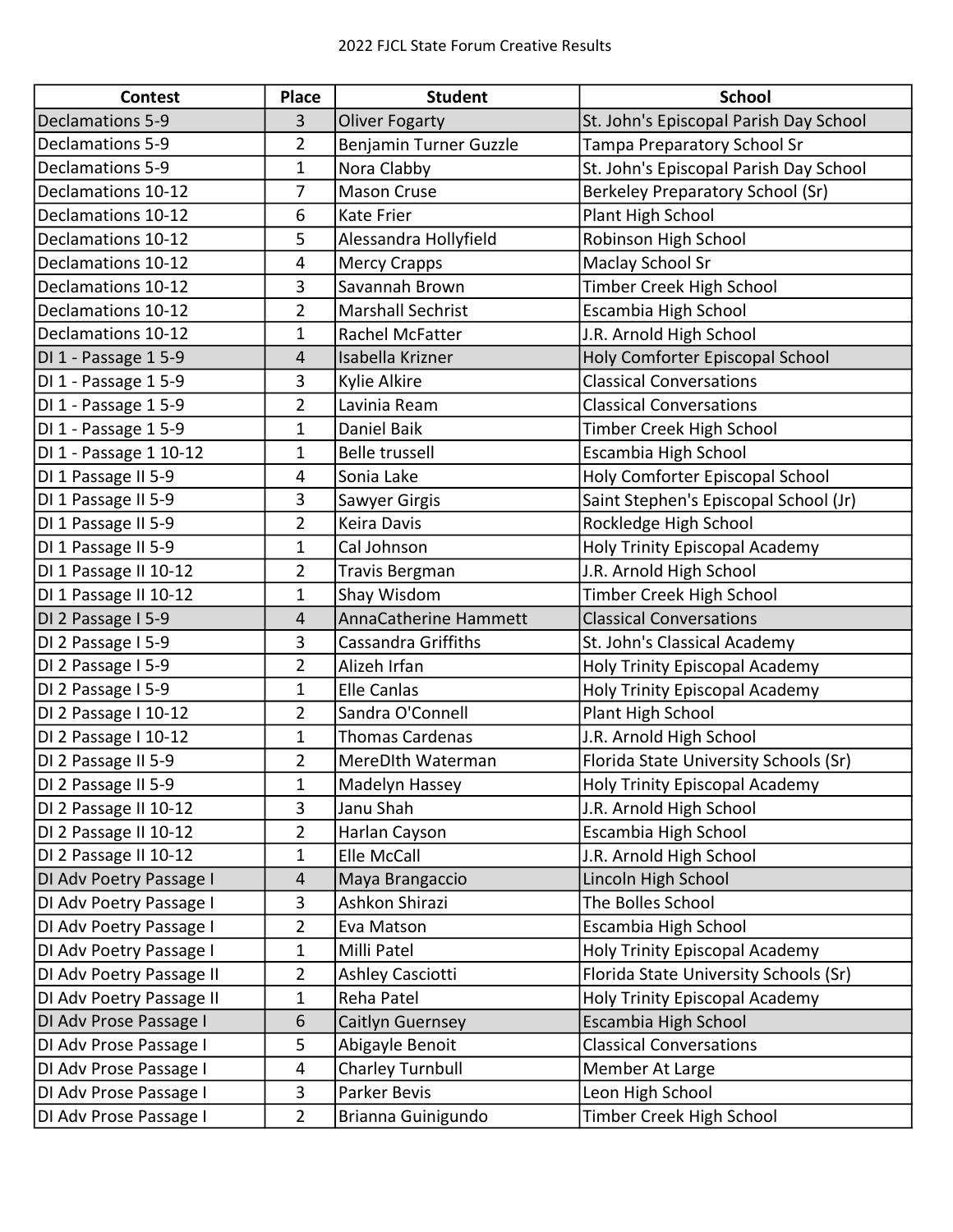| DI Adv Prose Passage I      | 1                       | Fefe Montalvo            | Holy Trinity Episcopal Academy         |
|-----------------------------|-------------------------|--------------------------|----------------------------------------|
| DI Adv Prose Passage II     | 4                       | Camille Peterman         | Lincoln High School                    |
| DI Adv Prose Passage II     | 3                       | Carter Nelson            | Florida State University Schools (Sr)  |
| DI Adv Prose Passage II     | 2                       | Victoria Lee             | Holy Trinity Episcopal Academy         |
| DI Adv Prose Passage II     | 1                       | Sara Jones               | Escambia High School                   |
| Orations 10-12              | 3                       | Arshan Falasiri          | Plant High School                      |
| Orations 10-12              | $\overline{2}$          | Dayana Dominguez         | Robinson High School                   |
| Orations 10-12              | $\mathbf 1$             | Selasi Nukunya           | Cornerstone Academy Sr                 |
| <b>Charts Posters 5-9</b>   | 10                      | <b>Austin Hubbard</b>    | St. John's Episcopal Parish Day School |
| <b>Charts Posters 5-9</b>   | 9                       | Sariah Dallas            | Lincoln High School                    |
| <b>Charts Posters 5-9</b>   | 8                       | Paeton Cheesborough      | Holy Comforter Episcopal School        |
| <b>Charts Posters 5-9</b>   | 7                       | Max Ponny                | Edgewood Jr/Sr High School (Jr)        |
| <b>Charts Posters 5-9</b>   | 6                       | Camryn Chittenden        | Holy Comforter Episcopal School        |
| <b>Charts Posters 5-9</b>   | 5                       | Emily O'Brien            | St. John's Episcopal Parish Day School |
| <b>Charts Posters 5-9</b>   | 4                       | Casey Nguyen             | Holy Trinity Episcopal Academy         |
| <b>Charts Posters 5-9</b>   | 3                       | <b>Claire Hastings</b>   | The Bolles School                      |
| <b>Charts Posters 5-9</b>   | 3                       | A.C. Hutton              | Plant High School                      |
| <b>Charts Posters 5-9</b>   | $\overline{2}$          | Kirsten Underhill        | Lincoln High School                    |
| Charts Posters 5-9          | 2                       | Frankie Goodwin          | Pineapple Cove Classical - Palm Bay    |
| <b>Charts Posters 5-9</b>   | 1                       | Lucas Ruan               | St. John's Episcopal Parish Day School |
| Charts Posters 10-12        | 9                       | Micaela Gappen           | <b>Westminster Academy (Sr)</b>        |
| Charts Posters 10-12        | 9                       | <b>Harrison Myles</b>    | St. Francis Catholic Academy           |
| Charts Posters 10-12        | 8                       | Jonah Easley             | Timber Creek High School               |
| Charts Posters 10-12        | 7                       | Liam Doyle               | Robinson High School                   |
| Charts Posters 10-12        | 6                       | Isabella Swartz          | Plant High School                      |
| <b>Charts Posters 10-12</b> | 5                       | <b>Cole Riggs</b>        | Robinson High School                   |
| Charts Posters 10-12        | 4                       | Ronnie Fernandez-Ramnath | Holy Trinity Episcopal Academy         |
| Charts Posters 10-12        | 3                       | <b>Emily Suvoski</b>     | The Bolles School                      |
| Charts Posters 10-12        | 3                       | Julia Craig              | Saint Stephen's Episcopal School (Sr)  |
| Charts Posters 10-12        | $\overline{\mathbf{c}}$ | Kara Schwantz            | Escambia High School                   |
| Charts Posters 10-12        | 1                       | <b>Annabelle Hillis</b>  | Timber Creek High School               |
| 2D Digital Art 5-9          | 4                       | <b>Lilly Smith</b>       | Maclay School Jr                       |
| 2D Digital Art 5-9          | 3                       | Sara Perce               | Academy of the Holy Names (Jr)         |
| 2D Digital Art 5-9          | 2                       | Katherine Ann Hammond    | Edgewood Jr/Sr High School (Jr)        |
| 2D Digital Art 5-9          | $\mathbf{1}$            | Nate Zerhowski           | The Bolles School                      |
| 2D Digital Art 10-12        | 10                      | Mariya Solyanick         | Florida State University Schools (Sr)  |
| 2D Digital Art 10-12        | 9                       | Pippin Thagpen           | Lincoln High School                    |
| 2D Digital Art 10-12        | 8                       | Amanda Martin            | Timber Creek High School               |
| 2D Digital Art 10-12        | 7                       | Tiki Keats               | Robinson High School                   |
| 2D Digital Art 10-12        | 6                       | Kayley Mastrianno        | Escambia High School                   |
| 2D Digital Art 10-12        | 5                       | Olivia McGonan           | Florida State University Schools (Sr)  |
| 2D Digital Art 10-12        | 4                       | <b>Tucker Sharp</b>      | The Bolles School                      |
| 2D Digital Art 10-12        | 3                       | Sakshi TriveDI           | Windermere Preparatory School (Sr)     |
| 2D Digital Art 10-12        | $\overline{2}$          | <b>Elliot Gunn</b>       | Edgewood Jr/Sr High School (Sr)        |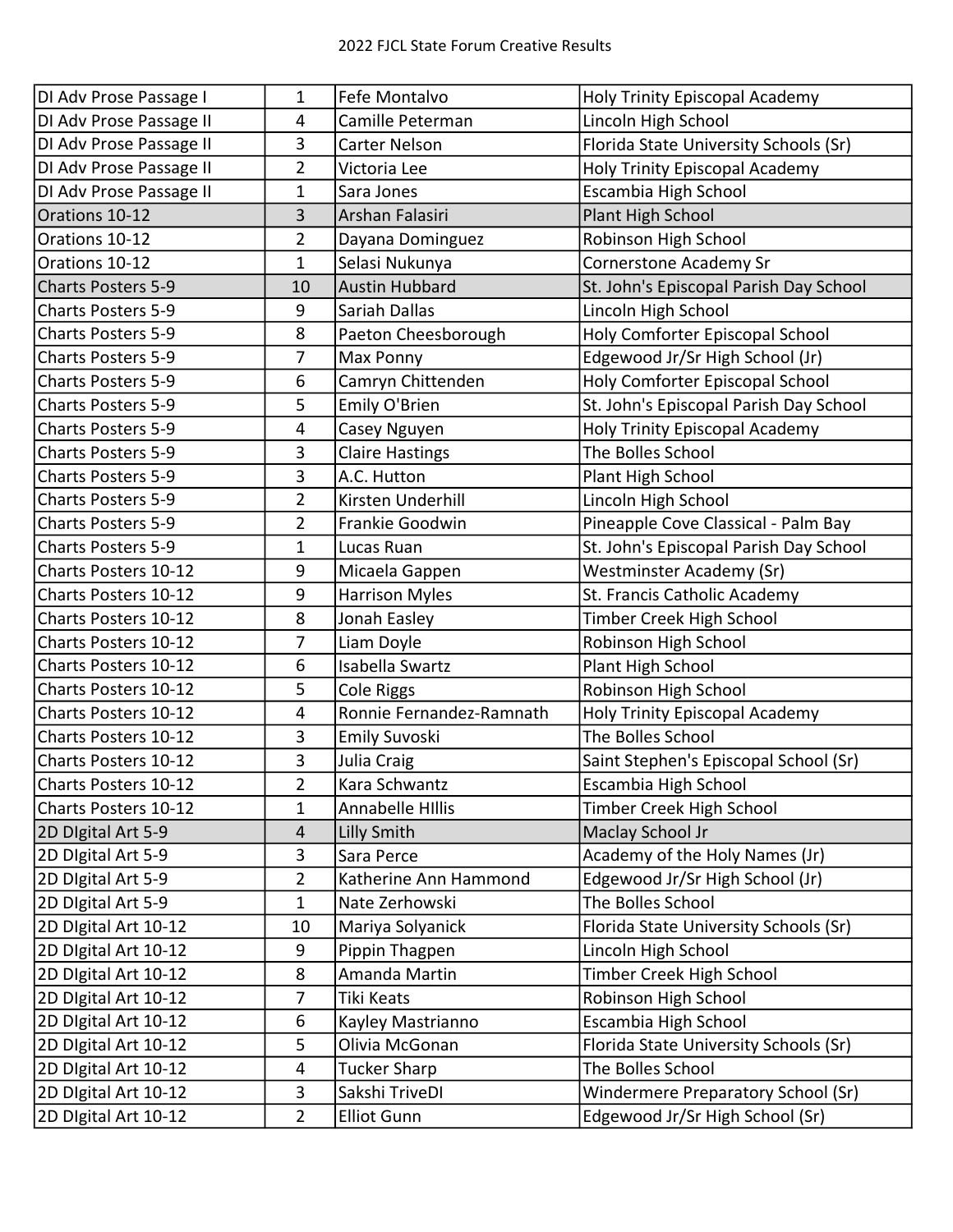| 2D Digital Art 10-12               | 1                       | <b>Brooke Windam</b>     | Florida State University Schools (Sr)  |
|------------------------------------|-------------------------|--------------------------|----------------------------------------|
| Drawings 5-9                       | 10                      | Christian Kammerer       | Westshore Jr/Sr High School            |
| Drawings 5-9                       | 9                       | Ryan Shumway             | The Classical Academy of Sarasota Sr   |
| Drawings 5-9                       | 8                       | Lawton Hendrickson       | Academy of the Holy Names (Jr)         |
| Drawings 5-9                       | $\overline{7}$          | Margarite Valdez         | Academy of the Holy Names (Jr)         |
| Drawings 5-9                       | 7                       | <b>Esme Homenchuk</b>    | Classical Academy Sarasota             |
| Drawings 5-9                       | 6                       | Alec Vidal               | Saint Stephen's Episcopal School (Jr)  |
| Drawings 5-9                       | 5                       | <b>Isaac Henderson</b>   | The Classical Academy of Sarasota Sr   |
| Drawings 5-9                       | 4                       | Elisa Kim                | <b>Westminster Academy (Sr)</b>        |
| Drawings 5-9                       | 3                       | Caen Jones               | Plant High School                      |
| Drawings 5-9                       | 2                       | Alena Lamonthe           | Edgewood Jr/Sr High School (Sr)        |
| Drawings 5-9                       | 1                       | Janesse Palmer           | Pineapple Cove Classical - Palm Bay    |
| Drawings 10-12                     | 6                       | <b>Ashley Crowe</b>      | The Bolles School                      |
| Drawings 10-12                     | 5                       | <b>McConnell Barrow</b>  | Robinson High School                   |
| Drawings 10-12                     | 4                       | Kinilani Magpuri         | Windermere Preparatory School (Sr)     |
| Drawings 10-12                     | 3                       | Anna-Marie Bailey        | J.R. Arnold High School                |
| Drawings 10-12                     | 2                       | Jay Khemchandani         | Windermere Preparatory School (Sr)     |
| Drawings 10-12                     | 1                       | <b>Austin Yuan</b>       | <b>Trinity Preparatory School (Sr)</b> |
| Drawings 10-12                     | 1                       | Kelsy Wang               | Trinity Preparatory School (Sr)        |
| Games 5-9                          | 2                       | <b>Jackson Davis</b>     | St. John's Episcopal Parish Day School |
| Games 5-9                          | 1                       | Noah Biley               | Holy Trinity Episcopal Academy         |
| <b>Games 10-12</b>                 | 7                       | Sophia Krizner           | Maclay School Sr                       |
| Games 10-12                        | 5                       | Jacob Schreiber          | The Bolles School                      |
| <b>Games 10-12</b>                 | 4                       | Elizabeth Brown          | Timber Creek High School               |
| <b>Games 10-12</b>                 | 3                       | Thomas Day               | Holy Trinity Episcopal Academy         |
| <b>Games 10-12</b>                 | 2                       | Naomi Sallins            | Robinson High School                   |
| Games 10-12                        | 1                       | Sage Petrie              | Timber Creek High School               |
| <b>Games 10-12</b>                 | 1                       | <b>Bridget Wiese</b>     | Plant High School                      |
| Illustrated Notebooks 5-9          | $\overline{4}$          | Catherine Dleffenthaler  | St. John's Episcopal Parish Day School |
| <b>Illustrated Notebooks 5-9</b>   | 3                       | Samantha Grizzard-Miller | Escambia High School                   |
| Illustrated Notebooks 5-9          | $\overline{2}$          | Tas Kerr                 | Edgewood Jr/Sr High School (Jr)        |
| <b>Illustrated Notebooks 5-9</b>   | 1                       | Xintong Lu               | Robinson High School                   |
| Illustrated Notebooks 10-12        | $\overline{7}$          | <b>Eshal Mehmood</b>     | Windermere Preparatory School (Sr)     |
| Illustrated Notebooks 10-12        | 6                       | Akhil Vungarala          | Timber Creek High School               |
| <b>Illustrated Notebooks 10-12</b> | 5                       | Emili Campbell           | Escambia High School                   |
| Illustrated Notebooks 10-12        | 4                       | Allison Lee              | Timber Creek High School               |
| <b>Illustrated Notebooks 10-12</b> | 3                       | Chloe Abreu              | Timber Creek High School               |
| Illustrated Notebooks 10-12        | $\overline{2}$          | <b>Ellie Riggs</b>       | Holy Trinity Episcopal Academy         |
| Illustrated Notebooks 10-12        | 1                       | Regan Brannigan          | Plant High School                      |
| Maps 5-9                           | $\overline{7}$          | Kavi RieDI               | Saint Stephen's Episcopal School (Jr)  |
| Maps 5-9                           | 6                       | Kian RieDI               | Saint Stephen's Episcopal School (Jr)  |
| Maps 5-9                           | 5                       | Abdo Abouzeid            | Robinson High School                   |
| Maps 5-9                           | $\overline{\mathbf{4}}$ | Aaron Gordon             | Edgewood Jr/Sr High School (Jr)        |
| Maps 5-9                           | 3                       | Lila Biller              | St. John's Episcopal Parish Day School |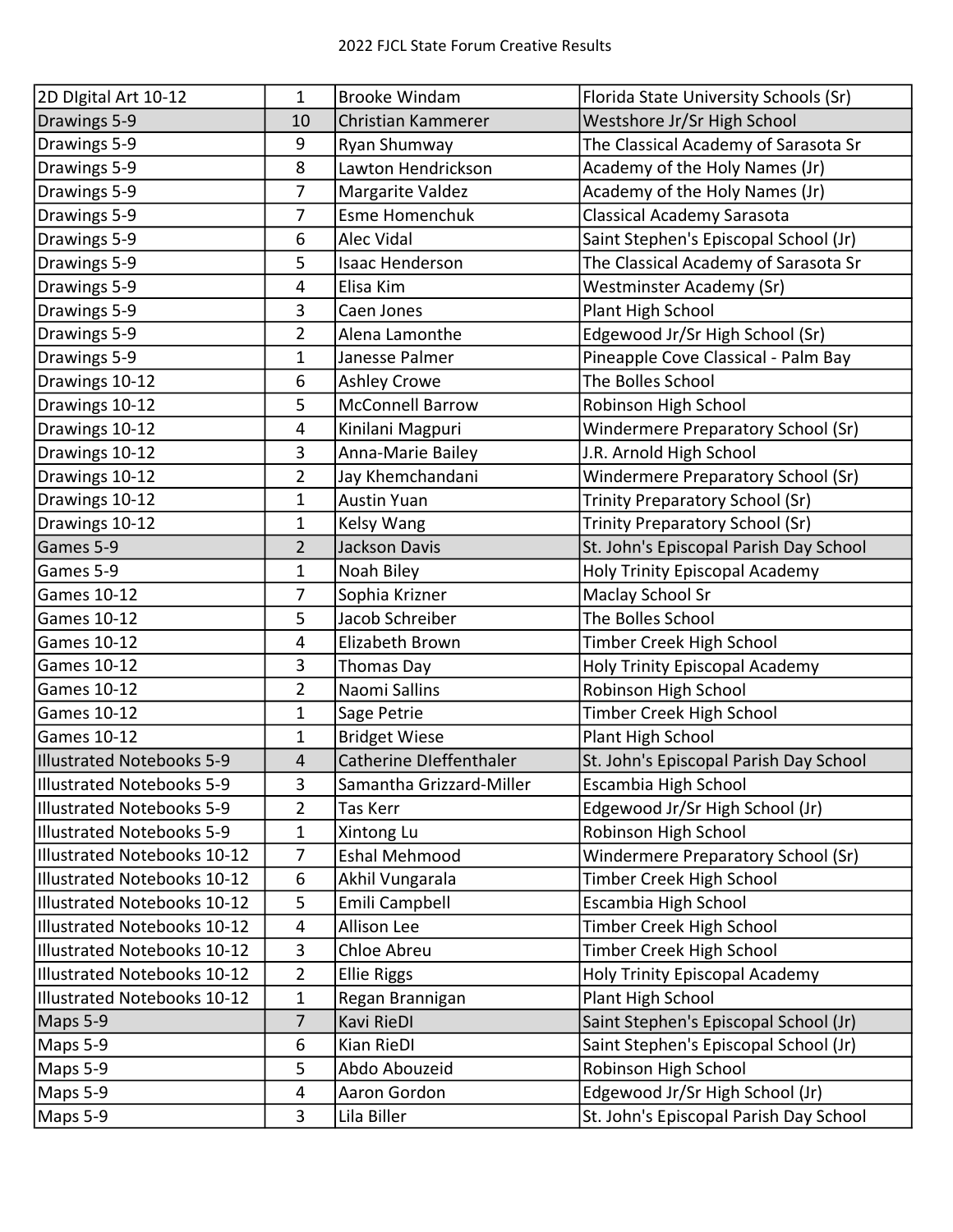| Maps 5-9            | $\overline{2}$ | <b>Derek Charles</b>   | Pineapple Cove Classical - Melbourne   |
|---------------------|----------------|------------------------|----------------------------------------|
| Maps 5-9            | 1              | <b>Timothy Wahl</b>    | Timber Creek High School               |
| Maps 10-12          | 10             | Alex Bowman            | Lincoln High School                    |
| Maps 10-12          | 9              | Isabel Alonzo          | Robinson High School                   |
| Maps 10-12          | 8              | Nicole Dlaz            | Timber Creek High School               |
| Maps 10-12          | 7              | Emma Baumgartner       | Holy Trinity Episcopal Academy         |
| Maps 10-12          | 6              | Kelly Berkowitz        | Edgewood Jr/Sr High School (Sr)        |
| Maps 10-12          | 5              | <b>Grant Payne</b>     | <b>Classical Conversations</b>         |
| Maps 10-12          | 4              | <b>Ryan Cummings</b>   | Escambia High School                   |
| Maps 10-12          | 3              | Lana Leonard           | Escambia High School                   |
| Maps 10-12          | $\overline{2}$ | <b>Hailey Pham</b>     | Windermere Preparatory School (Sr)     |
| Maps 10-12          | 1              | <b>Madeline Maney</b>  | Plant High School                      |
| Miscellaneous 5-9   | $\overline{7}$ | Andrew Sharkey         | The Bolles School                      |
| Miscellaneous 5-9   | 6              | <b>Patric Penin</b>    | St. Francis Catholic Academy           |
| Miscellaneous 5-9   | 5              | Cameron Sharp          | The Bolles School                      |
| Miscellaneous 5-9   | 4              | Fox Rutherford         | <b>Classical Conversations</b>         |
| Miscellaneous 5-9   | 3              | Jaime Flores-Sanchez   | Academy of the Holy Names (Jr)         |
| Miscellaneous 5-9   | $\overline{2}$ | Moira Rodenque         | St. Francis Catholic Academy           |
| Miscellaneous 5-9   | 1              | Lily Cmpton            | Timber Creek High School               |
| Miscellaneous 10-12 | 10             | AJ Sabile              | St. Francis Catholic Academy           |
| Miscellaneous 10-12 | 9              | Pau Cin                | Lincoln High School                    |
| Miscellaneous 10-12 | 8              | <b>Conor Perrin</b>    | St. Francis Catholic Academy           |
| Miscellaneous 10-12 | 7              | Maria Cararscal        | Plant High School                      |
| Miscellaneous 10-12 | 6              | <b>AdDIson Bradley</b> | J.R. Arnold High School                |
| Miscellaneous 10-12 | 5              | Matthew Reshepe        | J.R. Arnold High School                |
| Miscellaneous 10-12 | 4              | <b>Emily Taylor</b>    | James S. Rickards High School          |
| Miscellaneous 10-12 | 4              | Eli Tuten              | St. Francis Catholic Academy           |
| Miscellaneous 10-12 | 3              | <b>MaDIson Clark</b>   | J.R. Arnold High School                |
| Miscellaneous 10-12 | $\overline{2}$ | Kylie Maddox           | St. Francis Catholic Academy           |
| Miscellaneous 10-12 | $\mathbf{1}$   | Maya Roush             | Robinson High School                   |
| Models 5-9          | 10             | Liliana Chavez         | Timber Creek High School               |
| Models 5-9          | 9              | Chloe SalDIn           | Academy of the Holy Names (Jr)         |
| Models 5-9          | 8              | ClauDIa Ruiz           | Academy of the Holy Names (Jr)         |
| Models 5-9          | 7              | Ian Fisher             | Cornerstone Academy Sr                 |
| Models 5-9          | 6              | Dylan Estrada          | Timber Creek High School               |
| Models 5-9          | 5              | Rafael Riberio         | Windermere Preparatory School (Sr)     |
| Models 5-9          | 4              | <b>Oliver Daisy</b>    | St. John's Episcopal Parish Day School |
| Models 5-9          | 3              | Victoria Nelson        | Holy Trinity Episcopal Academy         |
| Models 5-9          | $\overline{2}$ | Simon Bullock          | Timber Creek High School               |
| Models 5-9          | $\mathbf{1}$   | Alexander Mehr         | St. John's Episcopal Parish Day School |
| Models 10-12        | 10             | Hadyn Schoster         | St. Francis Catholic Academy           |
| Models 10-12        | 9              | Thomas Chisolm         | J.R. Arnold High School                |
| Models 10-12        | 8              | Anh Lee                | Plant High School                      |
| Models 10-12        | $\overline{7}$ | Sam March              | St. Francis Catholic Academy           |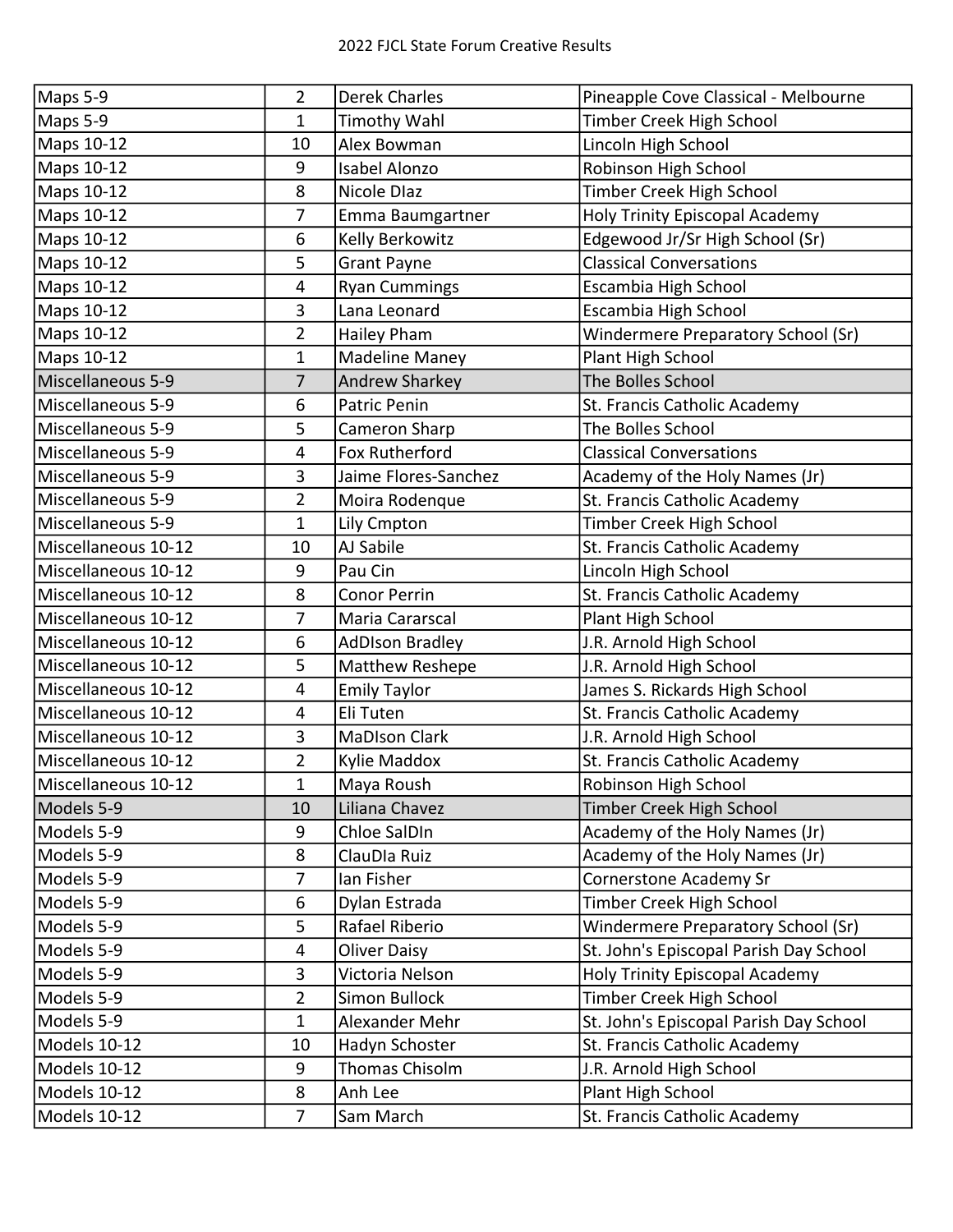| Models 10-12       | 6              | Cayden Surrency       | St. Francis Catholic Academy           |
|--------------------|----------------|-----------------------|----------------------------------------|
| Models 10-12       | 5              | Marco CasalgranDI     | Timber Creek High School               |
| Models 10-12       | 4              | Luke Osborne          | Tampa Preparatory School Sr            |
| Models 10-12       | 3              | James Phillies        | Escambia High School                   |
| Models 10-12       | $\overline{2}$ | Joshua Lindsey        | Timber Creek High School               |
| Models 10-12       | 1              | Tovah Levenson        | Maclay School Sr                       |
| Paintings 5-9      | 9              | <b>Chloe Tucker</b>   | The Bolles School                      |
| Paintings 5-9      | 8              | Seyona Yathiraj       | Saint Stephen's Episcopal School (Jr)  |
| Paintings 5-9      | $\overline{7}$ | Laiba Nasir           | Oak Hall School (Sr)                   |
| Paintings 5-9      | 6              | Julia Allen           | Cornerstone Academy Sr                 |
| Paintings 5-9      | 5              | Sophia Frieso         | St. John's Episcopal Parish Day School |
| Paintings 5-9      | 4              | Lee England           | Edgewood Jr/Sr High School (Sr)        |
| Paintings 5-9      | 3              | Delilah Cooper        | Pineapple Cove Classical - Melbourne   |
| Paintings 5-9      | $\overline{2}$ | Sophia Stein          | Saint Stephen's Episcopal School (Sr)  |
| Paintings 5-9      | $\mathbf 1$    | Maya Rollins          | St. John's Episcopal Parish Day School |
| Painting 10-12     | 10             | Sarah Widder          | Escambia High School                   |
| Painting 10-12     | 9              | Ory'An Faint Fort     | St. John's Classical Academy           |
| Painting 10-12     | 8              | <b>Emma Davies</b>    | Windermere Preparatory School (Sr)     |
| Painting 10-12     | 7              | Benjamin Lanaisha     | St. Francis Catholic Academy           |
| Painting 10-12     | 6              | Ingalls Witte         | Robinson High School                   |
| Painting 10-12     | 5              | Sarah Stein           | Saint Stephen's Episcopal School (Sr)  |
| Painting 10-12     | 4              | Marina DeFrancesca    | Edgewood Jr/Sr High School (Sr)        |
| Painting 10-12     | 3              | Manjari Manoharan     | James S. Rickards High School          |
| Painting 10-12     | $\overline{2}$ | Jadyn Feliciano       | Escambia High School                   |
| Painting 10-12     | 1              | Michelle Yanez        | Windermere Preparatory School (Sr)     |
| Modern Myth 5-9    | 6              | J'ana Johnson         | Trinity Preparatory School (Jr)        |
| Modern Myth 5-9    | 5              | Riya Chandra          | Trinity Preparatory School (Jr)        |
| Modern Myth 5-9    | 4              | MadDle Baker          | Tampa Preparatory School Sr            |
| Modern Myth 5-9    | 3              | <b>Timothy Hughes</b> | Christ Classical Academy(Jr)           |
| Modern Myth 5-9    | $\overline{2}$ | Olivia Haynes         | Plant High School                      |
| Modern Myth 5-9    | $\mathbf{1}$   | Landon Huber          | Christ Classical Academy(Jr)           |
| Modern Myth 10-12  | 10             | Kyle Walker           | St. Francis Catholic Academy           |
| Modern Myth 10-12  | 9              | Kimberly NeSmith      | Florida State University Schools (Sr)  |
| Modern Myth 10-12  | 8              | Audry McGrath         | Lincoln High School                    |
| Modern Myth 10-12  | $\overline{7}$ | Sophia Butell         | Plant High School                      |
| Modern Myth 10-12  | 6              | Asha Freeman          | Cornerstone Academy Sr                 |
| Modern Myth 10-12  | 5              | Joshua Jalsa          | Cornerstone Academy Sr                 |
| Modern Myth 10-12  | 4              | Amelia DeVries        | Holy Trinity Episcopal Academy         |
| Modern Myth 10-12  | 3              | Lily Bullard          | Escambia High School                   |
| Modern Myth 10-12  | $\overline{2}$ | Srija Dey             | Timber Creek High School               |
| Modern Myth 10-12  | $\mathbf{1}$   | Jackson Riggs         | Holy Trinity Episcopal Academy         |
| Audio/Visual 5-9   | $\mathbf{1}$   | Cole Ward             | St. John's Episcopal Parish Day School |
| Audio/Visual 10-12 | 4              | Juan Padrino-Perez    | Timber Creek High School               |
| Audio/Visual 10-12 | 3              | <b>Finn Grant</b>     | Lincoln High School                    |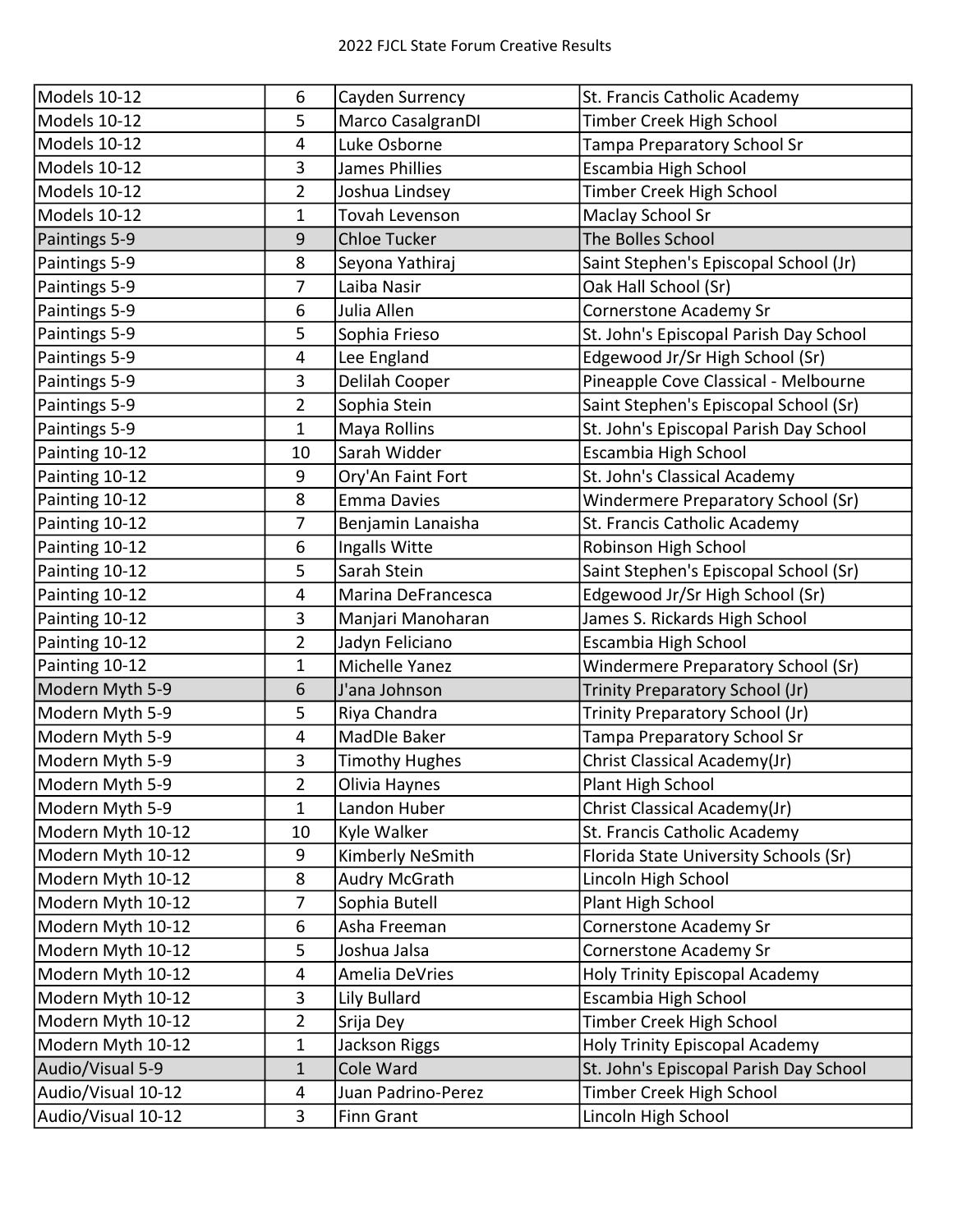| Audio/Visual 10-12<br>2<br>Jaxon Renninger<br>Tampa Preparatory School Sr<br>Audio/Visual 10-12<br>Giavanna Carlini<br>J.R. Arnold High School<br>1<br>Mixed Media 5-9<br>St. John's Episcopal Parish Day School<br>4<br>Breanna Lopez<br>Charlotte Lightman<br>Trinity Preparatory School (Jr)<br>Mixed Media 5-9<br>3<br>Holy Comforter Episcopal School<br>Mixed Media 5-9<br>2<br>Skylar Ruffner<br>Zaira Joshi<br>Mixed Media 5-9<br>Edgewood Jr/Sr High School (Jr)<br>1<br>Mixed Media 10-12<br>5<br>Hannah Mosely<br>Plant High School<br>Mixed Media 10-12<br>Lilee Kracht<br>4<br>Edgewood Jr/Sr High School (Sr)<br>3<br>Escambia High School<br>Mixed Media 10-12<br>Charlotte Paolini<br>Mixed Media 10-12<br>Ella Taylor-Clark<br>Plant High School<br>2<br>Mixed Media 10-12<br>Amelia O'Bren<br>Timber Creek High School<br>1<br>Florida State University Schools (Sr)<br>Sculpture/Pottery 5-9<br><b>Avery Cotteral</b><br>6<br>Sculpture/Pottery 5-9<br>5<br><b>Reed Wilson</b><br>Tampa Preparatory School Sr<br>Sculpture/Pottery 5-9<br>David Dleffen Thaller<br>4<br>St. John's Episcopal Parish Day School<br>Sculpture/Pottery 5-9<br>Mia Cook<br>The Bolles School<br>3<br>Sculpture/Pottery 5-9<br>3<br>Salee Rosen<br>Trinity Preparatory School (Jr)<br>Sculpture/Pottery 5-9<br><b>Westshore HS</b><br>2<br>Sienna Lies<br>Sculpture/Pottery 5-9<br>Paul Wubbena<br>Edgewood Jr/Sr High School (Jr)<br>1<br>Sculpture/Pottery 10-12<br>8<br>Rhianna Williamson<br>Robinson High School<br>Sculpture/Pottery 10-12<br>7<br>St. Francis Catholic Academy<br>Angelina Vuto<br>Abby Johnston<br>Sculpture/Pottery 10-12<br>6<br>St. Francis Catholic Academy<br>Sculpture/Pottery 10-12<br>5<br>Penelpe Habitzreuther<br>Robinson High School<br>Sculpture/Pottery 10-12<br>Raine Clark<br>Edgewood Jr/Sr High School (Sr)<br>4<br>Sculpture/Pottery 10-12<br><b>Giselle Birriel</b><br>Florida State University Schools (Sr)<br>4<br>Sculpture/Pottery 10-12<br>3<br>Christpher Curry<br>Edgewood Jr/Sr High School (Sr)<br>Sculpture/Pottery 10-12<br>$\overline{2}$<br><b>Charlotte Stone</b><br>Robinson High School<br>St. Francis Catholic Academy<br>Sculpture/Pottery 10-12<br>1<br>Jason Oquendo<br>Textiles 5-9<br>Cornerstone Academy Sr<br>9<br><b>Taylor Carlee</b><br>Brandon Pho<br>Textiles 5-9<br>8<br>Timber Creek High School<br>7<br>Leon High School<br>Textiles 5-9<br>Giselle Kriitberg<br>Textiles 5-9<br>6<br>Trinity Preparatory School (Jr)<br><b>Elliet McDermed</b><br>Textiles 5-9<br>St. John's Episcopal Parish Day School<br>5<br>Maren AdDIson<br>Textiles 5-9<br>4<br>Khloe Clay<br>St. John's Episcopal Parish Day School<br>Textiles 5-9<br>3<br>SaDle Knowlton<br>Lincoln High School<br>Textiles 5-9<br>2<br>Florida State University Schools (Sr)<br>Zoe Rubin<br>Textiles 5-9<br>Sarah Moody<br>St. John's Classical Academy<br>1<br>Textiles 10-12<br>9<br>Isabelle Pearson<br>West Shore Sr<br>Textiles 10-12<br>8<br>Kayla Guilford<br>Escambia High School | Audio/Visual 10-12 | 3 | Tanuka Sultan     | Windermere Preparatory School (Sr) |
|----------------------------------------------------------------------------------------------------------------------------------------------------------------------------------------------------------------------------------------------------------------------------------------------------------------------------------------------------------------------------------------------------------------------------------------------------------------------------------------------------------------------------------------------------------------------------------------------------------------------------------------------------------------------------------------------------------------------------------------------------------------------------------------------------------------------------------------------------------------------------------------------------------------------------------------------------------------------------------------------------------------------------------------------------------------------------------------------------------------------------------------------------------------------------------------------------------------------------------------------------------------------------------------------------------------------------------------------------------------------------------------------------------------------------------------------------------------------------------------------------------------------------------------------------------------------------------------------------------------------------------------------------------------------------------------------------------------------------------------------------------------------------------------------------------------------------------------------------------------------------------------------------------------------------------------------------------------------------------------------------------------------------------------------------------------------------------------------------------------------------------------------------------------------------------------------------------------------------------------------------------------------------------------------------------------------------------------------------------------------------------------------------------------------------------------------------------------------------------------------------------------------------------------------------------------------------------------------------------------------------------------------------------------------------------------------------------------------------------------------------------------------------------------------------------------------------------------------------------------------------------------------------------------------------------------------------------------------------------------------------------------------------------|--------------------|---|-------------------|------------------------------------|
|                                                                                                                                                                                                                                                                                                                                                                                                                                                                                                                                                                                                                                                                                                                                                                                                                                                                                                                                                                                                                                                                                                                                                                                                                                                                                                                                                                                                                                                                                                                                                                                                                                                                                                                                                                                                                                                                                                                                                                                                                                                                                                                                                                                                                                                                                                                                                                                                                                                                                                                                                                                                                                                                                                                                                                                                                                                                                                                                                                                                                                  |                    |   |                   |                                    |
|                                                                                                                                                                                                                                                                                                                                                                                                                                                                                                                                                                                                                                                                                                                                                                                                                                                                                                                                                                                                                                                                                                                                                                                                                                                                                                                                                                                                                                                                                                                                                                                                                                                                                                                                                                                                                                                                                                                                                                                                                                                                                                                                                                                                                                                                                                                                                                                                                                                                                                                                                                                                                                                                                                                                                                                                                                                                                                                                                                                                                                  |                    |   |                   |                                    |
|                                                                                                                                                                                                                                                                                                                                                                                                                                                                                                                                                                                                                                                                                                                                                                                                                                                                                                                                                                                                                                                                                                                                                                                                                                                                                                                                                                                                                                                                                                                                                                                                                                                                                                                                                                                                                                                                                                                                                                                                                                                                                                                                                                                                                                                                                                                                                                                                                                                                                                                                                                                                                                                                                                                                                                                                                                                                                                                                                                                                                                  |                    |   |                   |                                    |
|                                                                                                                                                                                                                                                                                                                                                                                                                                                                                                                                                                                                                                                                                                                                                                                                                                                                                                                                                                                                                                                                                                                                                                                                                                                                                                                                                                                                                                                                                                                                                                                                                                                                                                                                                                                                                                                                                                                                                                                                                                                                                                                                                                                                                                                                                                                                                                                                                                                                                                                                                                                                                                                                                                                                                                                                                                                                                                                                                                                                                                  |                    |   |                   |                                    |
|                                                                                                                                                                                                                                                                                                                                                                                                                                                                                                                                                                                                                                                                                                                                                                                                                                                                                                                                                                                                                                                                                                                                                                                                                                                                                                                                                                                                                                                                                                                                                                                                                                                                                                                                                                                                                                                                                                                                                                                                                                                                                                                                                                                                                                                                                                                                                                                                                                                                                                                                                                                                                                                                                                                                                                                                                                                                                                                                                                                                                                  |                    |   |                   |                                    |
|                                                                                                                                                                                                                                                                                                                                                                                                                                                                                                                                                                                                                                                                                                                                                                                                                                                                                                                                                                                                                                                                                                                                                                                                                                                                                                                                                                                                                                                                                                                                                                                                                                                                                                                                                                                                                                                                                                                                                                                                                                                                                                                                                                                                                                                                                                                                                                                                                                                                                                                                                                                                                                                                                                                                                                                                                                                                                                                                                                                                                                  |                    |   |                   |                                    |
|                                                                                                                                                                                                                                                                                                                                                                                                                                                                                                                                                                                                                                                                                                                                                                                                                                                                                                                                                                                                                                                                                                                                                                                                                                                                                                                                                                                                                                                                                                                                                                                                                                                                                                                                                                                                                                                                                                                                                                                                                                                                                                                                                                                                                                                                                                                                                                                                                                                                                                                                                                                                                                                                                                                                                                                                                                                                                                                                                                                                                                  |                    |   |                   |                                    |
|                                                                                                                                                                                                                                                                                                                                                                                                                                                                                                                                                                                                                                                                                                                                                                                                                                                                                                                                                                                                                                                                                                                                                                                                                                                                                                                                                                                                                                                                                                                                                                                                                                                                                                                                                                                                                                                                                                                                                                                                                                                                                                                                                                                                                                                                                                                                                                                                                                                                                                                                                                                                                                                                                                                                                                                                                                                                                                                                                                                                                                  |                    |   |                   |                                    |
|                                                                                                                                                                                                                                                                                                                                                                                                                                                                                                                                                                                                                                                                                                                                                                                                                                                                                                                                                                                                                                                                                                                                                                                                                                                                                                                                                                                                                                                                                                                                                                                                                                                                                                                                                                                                                                                                                                                                                                                                                                                                                                                                                                                                                                                                                                                                                                                                                                                                                                                                                                                                                                                                                                                                                                                                                                                                                                                                                                                                                                  |                    |   |                   |                                    |
|                                                                                                                                                                                                                                                                                                                                                                                                                                                                                                                                                                                                                                                                                                                                                                                                                                                                                                                                                                                                                                                                                                                                                                                                                                                                                                                                                                                                                                                                                                                                                                                                                                                                                                                                                                                                                                                                                                                                                                                                                                                                                                                                                                                                                                                                                                                                                                                                                                                                                                                                                                                                                                                                                                                                                                                                                                                                                                                                                                                                                                  |                    |   |                   |                                    |
|                                                                                                                                                                                                                                                                                                                                                                                                                                                                                                                                                                                                                                                                                                                                                                                                                                                                                                                                                                                                                                                                                                                                                                                                                                                                                                                                                                                                                                                                                                                                                                                                                                                                                                                                                                                                                                                                                                                                                                                                                                                                                                                                                                                                                                                                                                                                                                                                                                                                                                                                                                                                                                                                                                                                                                                                                                                                                                                                                                                                                                  |                    |   |                   |                                    |
|                                                                                                                                                                                                                                                                                                                                                                                                                                                                                                                                                                                                                                                                                                                                                                                                                                                                                                                                                                                                                                                                                                                                                                                                                                                                                                                                                                                                                                                                                                                                                                                                                                                                                                                                                                                                                                                                                                                                                                                                                                                                                                                                                                                                                                                                                                                                                                                                                                                                                                                                                                                                                                                                                                                                                                                                                                                                                                                                                                                                                                  |                    |   |                   |                                    |
|                                                                                                                                                                                                                                                                                                                                                                                                                                                                                                                                                                                                                                                                                                                                                                                                                                                                                                                                                                                                                                                                                                                                                                                                                                                                                                                                                                                                                                                                                                                                                                                                                                                                                                                                                                                                                                                                                                                                                                                                                                                                                                                                                                                                                                                                                                                                                                                                                                                                                                                                                                                                                                                                                                                                                                                                                                                                                                                                                                                                                                  |                    |   |                   |                                    |
|                                                                                                                                                                                                                                                                                                                                                                                                                                                                                                                                                                                                                                                                                                                                                                                                                                                                                                                                                                                                                                                                                                                                                                                                                                                                                                                                                                                                                                                                                                                                                                                                                                                                                                                                                                                                                                                                                                                                                                                                                                                                                                                                                                                                                                                                                                                                                                                                                                                                                                                                                                                                                                                                                                                                                                                                                                                                                                                                                                                                                                  |                    |   |                   |                                    |
|                                                                                                                                                                                                                                                                                                                                                                                                                                                                                                                                                                                                                                                                                                                                                                                                                                                                                                                                                                                                                                                                                                                                                                                                                                                                                                                                                                                                                                                                                                                                                                                                                                                                                                                                                                                                                                                                                                                                                                                                                                                                                                                                                                                                                                                                                                                                                                                                                                                                                                                                                                                                                                                                                                                                                                                                                                                                                                                                                                                                                                  |                    |   |                   |                                    |
|                                                                                                                                                                                                                                                                                                                                                                                                                                                                                                                                                                                                                                                                                                                                                                                                                                                                                                                                                                                                                                                                                                                                                                                                                                                                                                                                                                                                                                                                                                                                                                                                                                                                                                                                                                                                                                                                                                                                                                                                                                                                                                                                                                                                                                                                                                                                                                                                                                                                                                                                                                                                                                                                                                                                                                                                                                                                                                                                                                                                                                  |                    |   |                   |                                    |
|                                                                                                                                                                                                                                                                                                                                                                                                                                                                                                                                                                                                                                                                                                                                                                                                                                                                                                                                                                                                                                                                                                                                                                                                                                                                                                                                                                                                                                                                                                                                                                                                                                                                                                                                                                                                                                                                                                                                                                                                                                                                                                                                                                                                                                                                                                                                                                                                                                                                                                                                                                                                                                                                                                                                                                                                                                                                                                                                                                                                                                  |                    |   |                   |                                    |
|                                                                                                                                                                                                                                                                                                                                                                                                                                                                                                                                                                                                                                                                                                                                                                                                                                                                                                                                                                                                                                                                                                                                                                                                                                                                                                                                                                                                                                                                                                                                                                                                                                                                                                                                                                                                                                                                                                                                                                                                                                                                                                                                                                                                                                                                                                                                                                                                                                                                                                                                                                                                                                                                                                                                                                                                                                                                                                                                                                                                                                  |                    |   |                   |                                    |
|                                                                                                                                                                                                                                                                                                                                                                                                                                                                                                                                                                                                                                                                                                                                                                                                                                                                                                                                                                                                                                                                                                                                                                                                                                                                                                                                                                                                                                                                                                                                                                                                                                                                                                                                                                                                                                                                                                                                                                                                                                                                                                                                                                                                                                                                                                                                                                                                                                                                                                                                                                                                                                                                                                                                                                                                                                                                                                                                                                                                                                  |                    |   |                   |                                    |
|                                                                                                                                                                                                                                                                                                                                                                                                                                                                                                                                                                                                                                                                                                                                                                                                                                                                                                                                                                                                                                                                                                                                                                                                                                                                                                                                                                                                                                                                                                                                                                                                                                                                                                                                                                                                                                                                                                                                                                                                                                                                                                                                                                                                                                                                                                                                                                                                                                                                                                                                                                                                                                                                                                                                                                                                                                                                                                                                                                                                                                  |                    |   |                   |                                    |
|                                                                                                                                                                                                                                                                                                                                                                                                                                                                                                                                                                                                                                                                                                                                                                                                                                                                                                                                                                                                                                                                                                                                                                                                                                                                                                                                                                                                                                                                                                                                                                                                                                                                                                                                                                                                                                                                                                                                                                                                                                                                                                                                                                                                                                                                                                                                                                                                                                                                                                                                                                                                                                                                                                                                                                                                                                                                                                                                                                                                                                  |                    |   |                   |                                    |
|                                                                                                                                                                                                                                                                                                                                                                                                                                                                                                                                                                                                                                                                                                                                                                                                                                                                                                                                                                                                                                                                                                                                                                                                                                                                                                                                                                                                                                                                                                                                                                                                                                                                                                                                                                                                                                                                                                                                                                                                                                                                                                                                                                                                                                                                                                                                                                                                                                                                                                                                                                                                                                                                                                                                                                                                                                                                                                                                                                                                                                  |                    |   |                   |                                    |
|                                                                                                                                                                                                                                                                                                                                                                                                                                                                                                                                                                                                                                                                                                                                                                                                                                                                                                                                                                                                                                                                                                                                                                                                                                                                                                                                                                                                                                                                                                                                                                                                                                                                                                                                                                                                                                                                                                                                                                                                                                                                                                                                                                                                                                                                                                                                                                                                                                                                                                                                                                                                                                                                                                                                                                                                                                                                                                                                                                                                                                  |                    |   |                   |                                    |
|                                                                                                                                                                                                                                                                                                                                                                                                                                                                                                                                                                                                                                                                                                                                                                                                                                                                                                                                                                                                                                                                                                                                                                                                                                                                                                                                                                                                                                                                                                                                                                                                                                                                                                                                                                                                                                                                                                                                                                                                                                                                                                                                                                                                                                                                                                                                                                                                                                                                                                                                                                                                                                                                                                                                                                                                                                                                                                                                                                                                                                  |                    |   |                   |                                    |
|                                                                                                                                                                                                                                                                                                                                                                                                                                                                                                                                                                                                                                                                                                                                                                                                                                                                                                                                                                                                                                                                                                                                                                                                                                                                                                                                                                                                                                                                                                                                                                                                                                                                                                                                                                                                                                                                                                                                                                                                                                                                                                                                                                                                                                                                                                                                                                                                                                                                                                                                                                                                                                                                                                                                                                                                                                                                                                                                                                                                                                  |                    |   |                   |                                    |
|                                                                                                                                                                                                                                                                                                                                                                                                                                                                                                                                                                                                                                                                                                                                                                                                                                                                                                                                                                                                                                                                                                                                                                                                                                                                                                                                                                                                                                                                                                                                                                                                                                                                                                                                                                                                                                                                                                                                                                                                                                                                                                                                                                                                                                                                                                                                                                                                                                                                                                                                                                                                                                                                                                                                                                                                                                                                                                                                                                                                                                  |                    |   |                   |                                    |
|                                                                                                                                                                                                                                                                                                                                                                                                                                                                                                                                                                                                                                                                                                                                                                                                                                                                                                                                                                                                                                                                                                                                                                                                                                                                                                                                                                                                                                                                                                                                                                                                                                                                                                                                                                                                                                                                                                                                                                                                                                                                                                                                                                                                                                                                                                                                                                                                                                                                                                                                                                                                                                                                                                                                                                                                                                                                                                                                                                                                                                  |                    |   |                   |                                    |
|                                                                                                                                                                                                                                                                                                                                                                                                                                                                                                                                                                                                                                                                                                                                                                                                                                                                                                                                                                                                                                                                                                                                                                                                                                                                                                                                                                                                                                                                                                                                                                                                                                                                                                                                                                                                                                                                                                                                                                                                                                                                                                                                                                                                                                                                                                                                                                                                                                                                                                                                                                                                                                                                                                                                                                                                                                                                                                                                                                                                                                  |                    |   |                   |                                    |
|                                                                                                                                                                                                                                                                                                                                                                                                                                                                                                                                                                                                                                                                                                                                                                                                                                                                                                                                                                                                                                                                                                                                                                                                                                                                                                                                                                                                                                                                                                                                                                                                                                                                                                                                                                                                                                                                                                                                                                                                                                                                                                                                                                                                                                                                                                                                                                                                                                                                                                                                                                                                                                                                                                                                                                                                                                                                                                                                                                                                                                  |                    |   |                   |                                    |
|                                                                                                                                                                                                                                                                                                                                                                                                                                                                                                                                                                                                                                                                                                                                                                                                                                                                                                                                                                                                                                                                                                                                                                                                                                                                                                                                                                                                                                                                                                                                                                                                                                                                                                                                                                                                                                                                                                                                                                                                                                                                                                                                                                                                                                                                                                                                                                                                                                                                                                                                                                                                                                                                                                                                                                                                                                                                                                                                                                                                                                  |                    |   |                   |                                    |
|                                                                                                                                                                                                                                                                                                                                                                                                                                                                                                                                                                                                                                                                                                                                                                                                                                                                                                                                                                                                                                                                                                                                                                                                                                                                                                                                                                                                                                                                                                                                                                                                                                                                                                                                                                                                                                                                                                                                                                                                                                                                                                                                                                                                                                                                                                                                                                                                                                                                                                                                                                                                                                                                                                                                                                                                                                                                                                                                                                                                                                  |                    |   |                   |                                    |
|                                                                                                                                                                                                                                                                                                                                                                                                                                                                                                                                                                                                                                                                                                                                                                                                                                                                                                                                                                                                                                                                                                                                                                                                                                                                                                                                                                                                                                                                                                                                                                                                                                                                                                                                                                                                                                                                                                                                                                                                                                                                                                                                                                                                                                                                                                                                                                                                                                                                                                                                                                                                                                                                                                                                                                                                                                                                                                                                                                                                                                  |                    |   |                   |                                    |
|                                                                                                                                                                                                                                                                                                                                                                                                                                                                                                                                                                                                                                                                                                                                                                                                                                                                                                                                                                                                                                                                                                                                                                                                                                                                                                                                                                                                                                                                                                                                                                                                                                                                                                                                                                                                                                                                                                                                                                                                                                                                                                                                                                                                                                                                                                                                                                                                                                                                                                                                                                                                                                                                                                                                                                                                                                                                                                                                                                                                                                  |                    |   |                   |                                    |
|                                                                                                                                                                                                                                                                                                                                                                                                                                                                                                                                                                                                                                                                                                                                                                                                                                                                                                                                                                                                                                                                                                                                                                                                                                                                                                                                                                                                                                                                                                                                                                                                                                                                                                                                                                                                                                                                                                                                                                                                                                                                                                                                                                                                                                                                                                                                                                                                                                                                                                                                                                                                                                                                                                                                                                                                                                                                                                                                                                                                                                  |                    |   |                   |                                    |
|                                                                                                                                                                                                                                                                                                                                                                                                                                                                                                                                                                                                                                                                                                                                                                                                                                                                                                                                                                                                                                                                                                                                                                                                                                                                                                                                                                                                                                                                                                                                                                                                                                                                                                                                                                                                                                                                                                                                                                                                                                                                                                                                                                                                                                                                                                                                                                                                                                                                                                                                                                                                                                                                                                                                                                                                                                                                                                                                                                                                                                  |                    |   |                   |                                    |
|                                                                                                                                                                                                                                                                                                                                                                                                                                                                                                                                                                                                                                                                                                                                                                                                                                                                                                                                                                                                                                                                                                                                                                                                                                                                                                                                                                                                                                                                                                                                                                                                                                                                                                                                                                                                                                                                                                                                                                                                                                                                                                                                                                                                                                                                                                                                                                                                                                                                                                                                                                                                                                                                                                                                                                                                                                                                                                                                                                                                                                  |                    |   |                   |                                    |
|                                                                                                                                                                                                                                                                                                                                                                                                                                                                                                                                                                                                                                                                                                                                                                                                                                                                                                                                                                                                                                                                                                                                                                                                                                                                                                                                                                                                                                                                                                                                                                                                                                                                                                                                                                                                                                                                                                                                                                                                                                                                                                                                                                                                                                                                                                                                                                                                                                                                                                                                                                                                                                                                                                                                                                                                                                                                                                                                                                                                                                  |                    |   |                   |                                    |
|                                                                                                                                                                                                                                                                                                                                                                                                                                                                                                                                                                                                                                                                                                                                                                                                                                                                                                                                                                                                                                                                                                                                                                                                                                                                                                                                                                                                                                                                                                                                                                                                                                                                                                                                                                                                                                                                                                                                                                                                                                                                                                                                                                                                                                                                                                                                                                                                                                                                                                                                                                                                                                                                                                                                                                                                                                                                                                                                                                                                                                  |                    |   |                   |                                    |
|                                                                                                                                                                                                                                                                                                                                                                                                                                                                                                                                                                                                                                                                                                                                                                                                                                                                                                                                                                                                                                                                                                                                                                                                                                                                                                                                                                                                                                                                                                                                                                                                                                                                                                                                                                                                                                                                                                                                                                                                                                                                                                                                                                                                                                                                                                                                                                                                                                                                                                                                                                                                                                                                                                                                                                                                                                                                                                                                                                                                                                  | Textiles 10-12     | 7 | Adriana Navarrete | Robinson High School               |
| Textiles 10-12<br>6<br>Karis Wilson<br>Robinson High School                                                                                                                                                                                                                                                                                                                                                                                                                                                                                                                                                                                                                                                                                                                                                                                                                                                                                                                                                                                                                                                                                                                                                                                                                                                                                                                                                                                                                                                                                                                                                                                                                                                                                                                                                                                                                                                                                                                                                                                                                                                                                                                                                                                                                                                                                                                                                                                                                                                                                                                                                                                                                                                                                                                                                                                                                                                                                                                                                                      |                    |   |                   |                                    |
| Textiles 10-12<br>Maclay School Sr<br>5<br>Lainey Ford                                                                                                                                                                                                                                                                                                                                                                                                                                                                                                                                                                                                                                                                                                                                                                                                                                                                                                                                                                                                                                                                                                                                                                                                                                                                                                                                                                                                                                                                                                                                                                                                                                                                                                                                                                                                                                                                                                                                                                                                                                                                                                                                                                                                                                                                                                                                                                                                                                                                                                                                                                                                                                                                                                                                                                                                                                                                                                                                                                           |                    |   |                   |                                    |
| Textiles 10-12<br>4<br>Windermere Preparatory School (Sr)<br>Penelpe Guimbellot                                                                                                                                                                                                                                                                                                                                                                                                                                                                                                                                                                                                                                                                                                                                                                                                                                                                                                                                                                                                                                                                                                                                                                                                                                                                                                                                                                                                                                                                                                                                                                                                                                                                                                                                                                                                                                                                                                                                                                                                                                                                                                                                                                                                                                                                                                                                                                                                                                                                                                                                                                                                                                                                                                                                                                                                                                                                                                                                                  |                    |   |                   |                                    |
| Textiles 10-12<br>$\mathbf{3}$<br>Olivia Brangaccio<br>Lincoln High School                                                                                                                                                                                                                                                                                                                                                                                                                                                                                                                                                                                                                                                                                                                                                                                                                                                                                                                                                                                                                                                                                                                                                                                                                                                                                                                                                                                                                                                                                                                                                                                                                                                                                                                                                                                                                                                                                                                                                                                                                                                                                                                                                                                                                                                                                                                                                                                                                                                                                                                                                                                                                                                                                                                                                                                                                                                                                                                                                       |                    |   |                   |                                    |